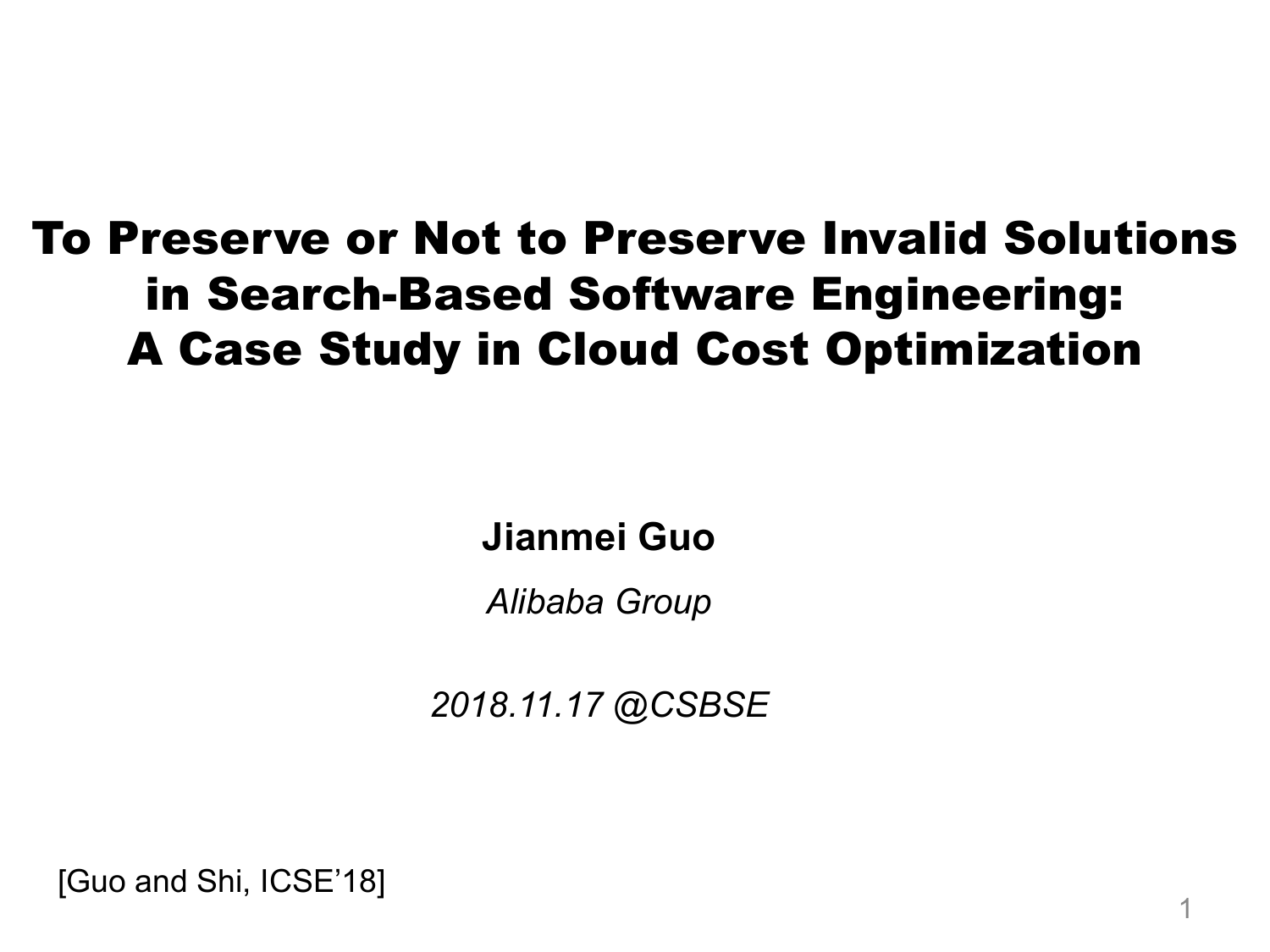### Search-based software engineering (SBSE)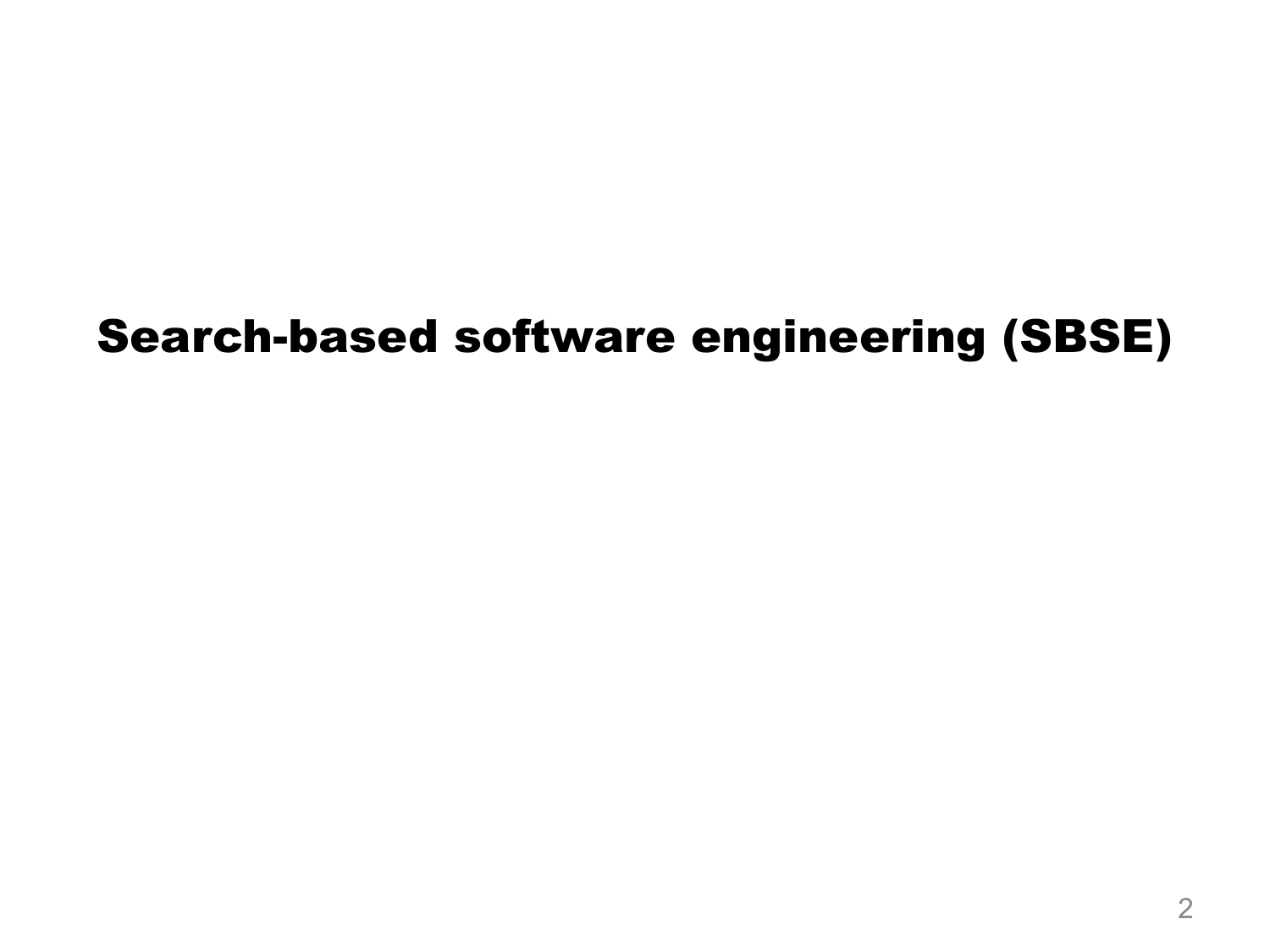#### Search-based software engineering (SBSE)

#### Should we preserve invalid solutions during the search?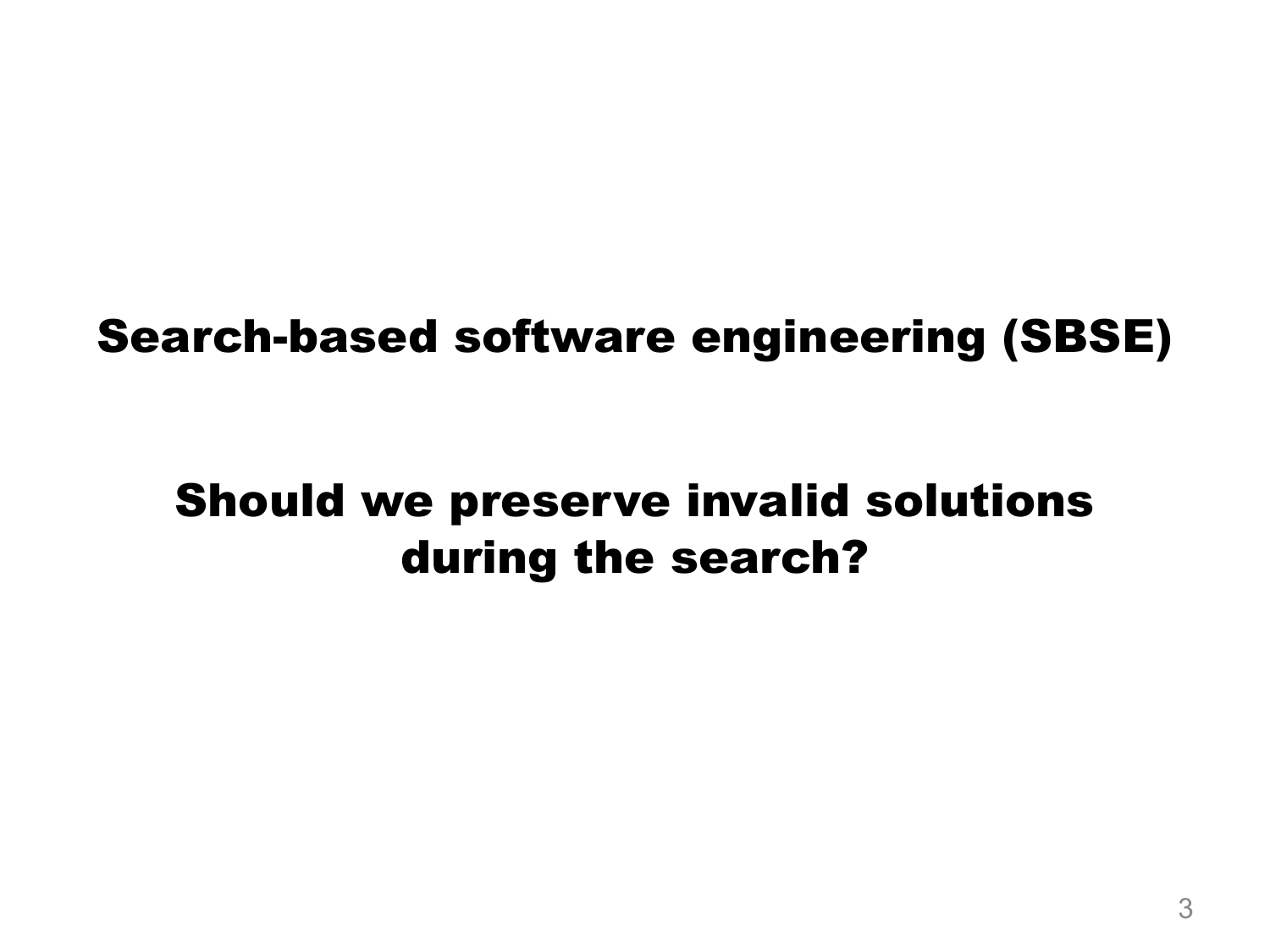### **Outline**

- A case study in software produce lines (SPLs)
	- SPL optimization problem
	- Five algorithm variants based on the state-of-the-art
	- Seven real-world subjects (*a particular one in cloud cost optimization*)
- Three potential limitations of preserving invalid solutions
- Empirical guidance on how to preserve valid solutions
	- How to choose the population for performance evaluation?
	- Should we keep valid solutions in the initial population?
	- Should we fix invalid solutions after mutation?
	- Should we preserve valid solutions all along the way?
	- Should we preserve invalid solutions during the search?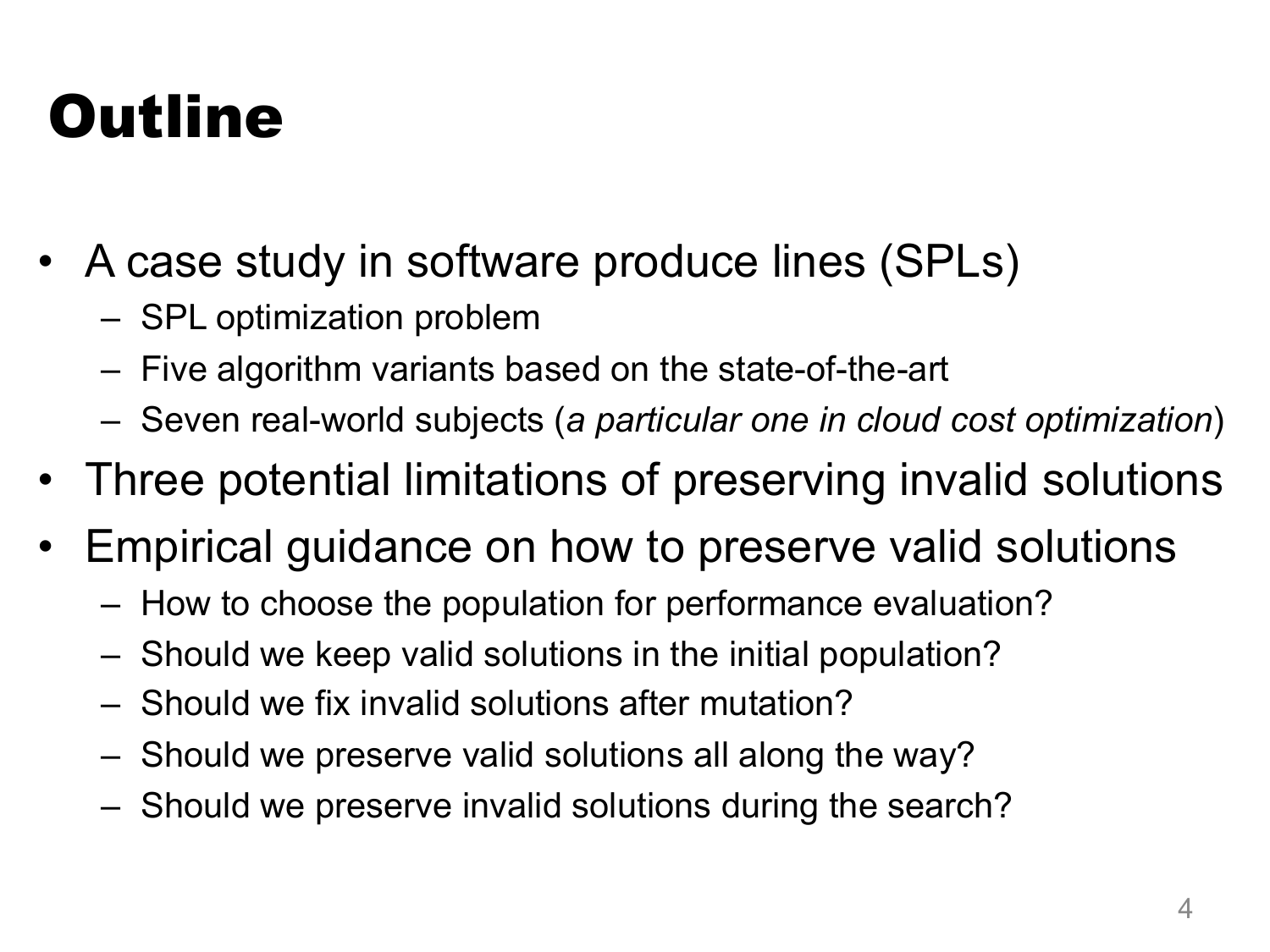### SPL Optimization Problem



Cross-tree constraints: Video requires Camera Objectives: minimizing cost, minimizing latency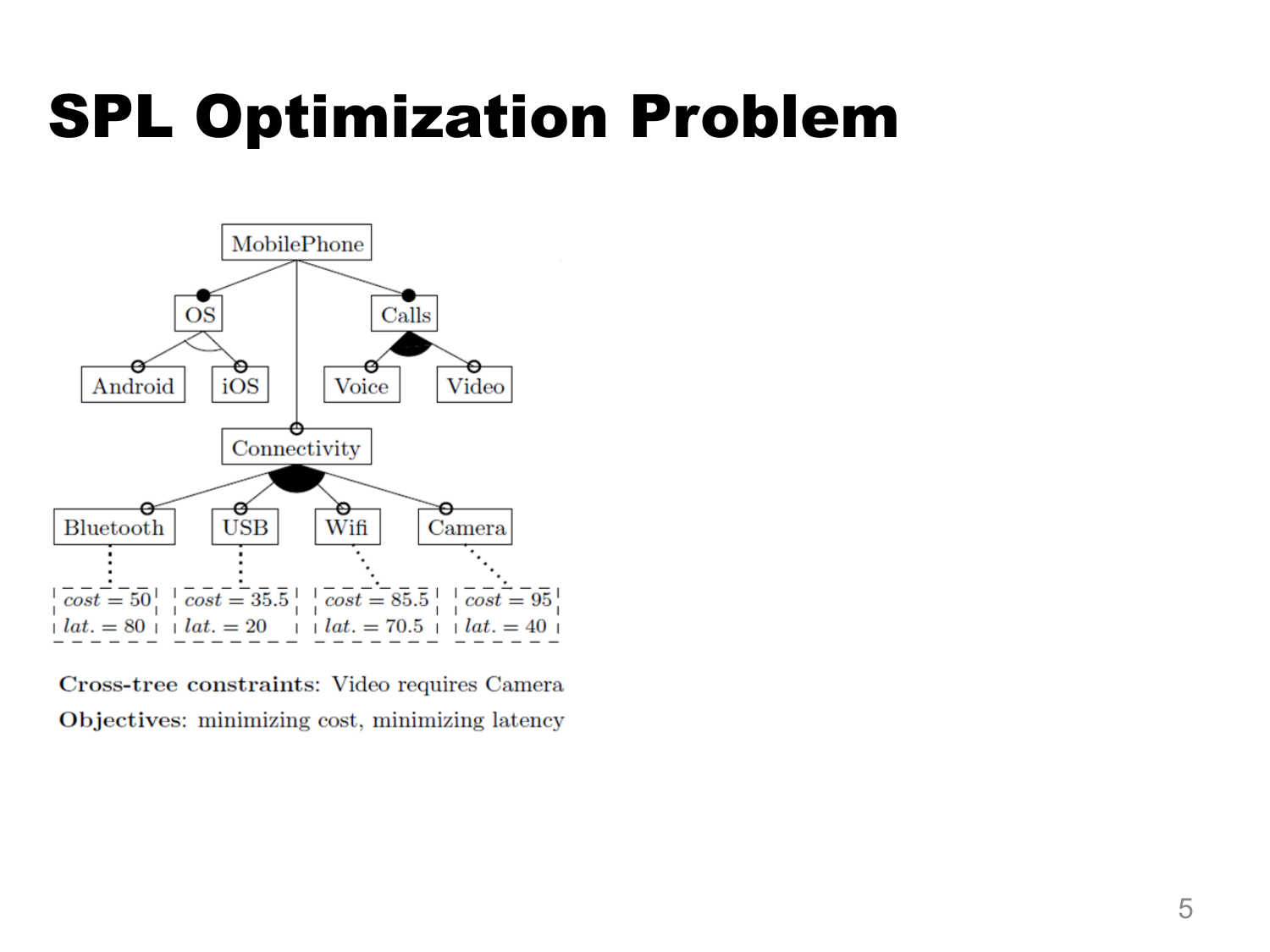### SPL Optimization Problem



#### *A multi-objective combinatorial optimization problem*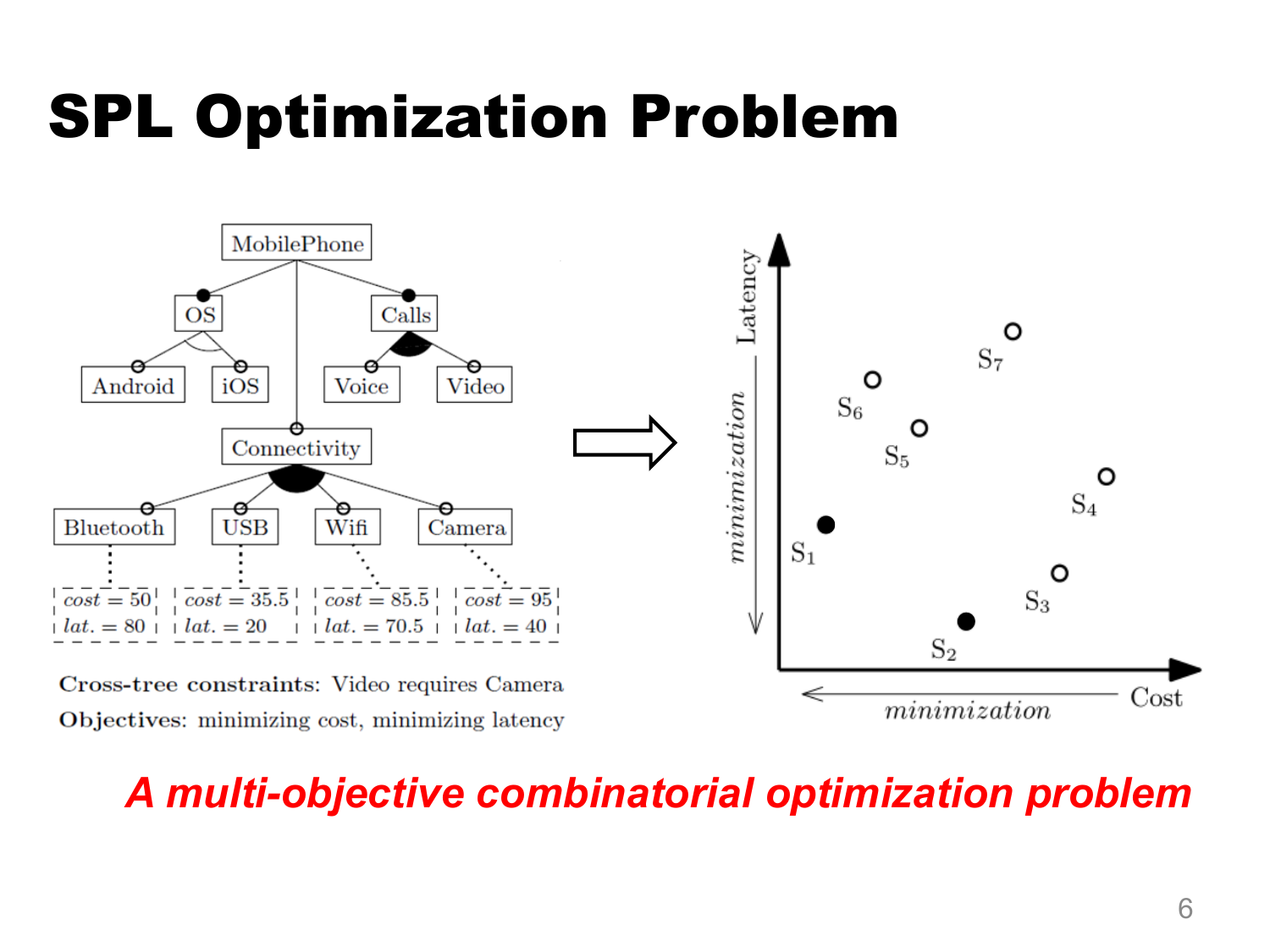# Five Algorithm Variants

- Multi-objective evolutionary algorithms (MOEAs)
	- IBEA [Sayyad et al., ICSE'13, ASE'13]
	- SATIBEA [Henard et al., ICSE'15]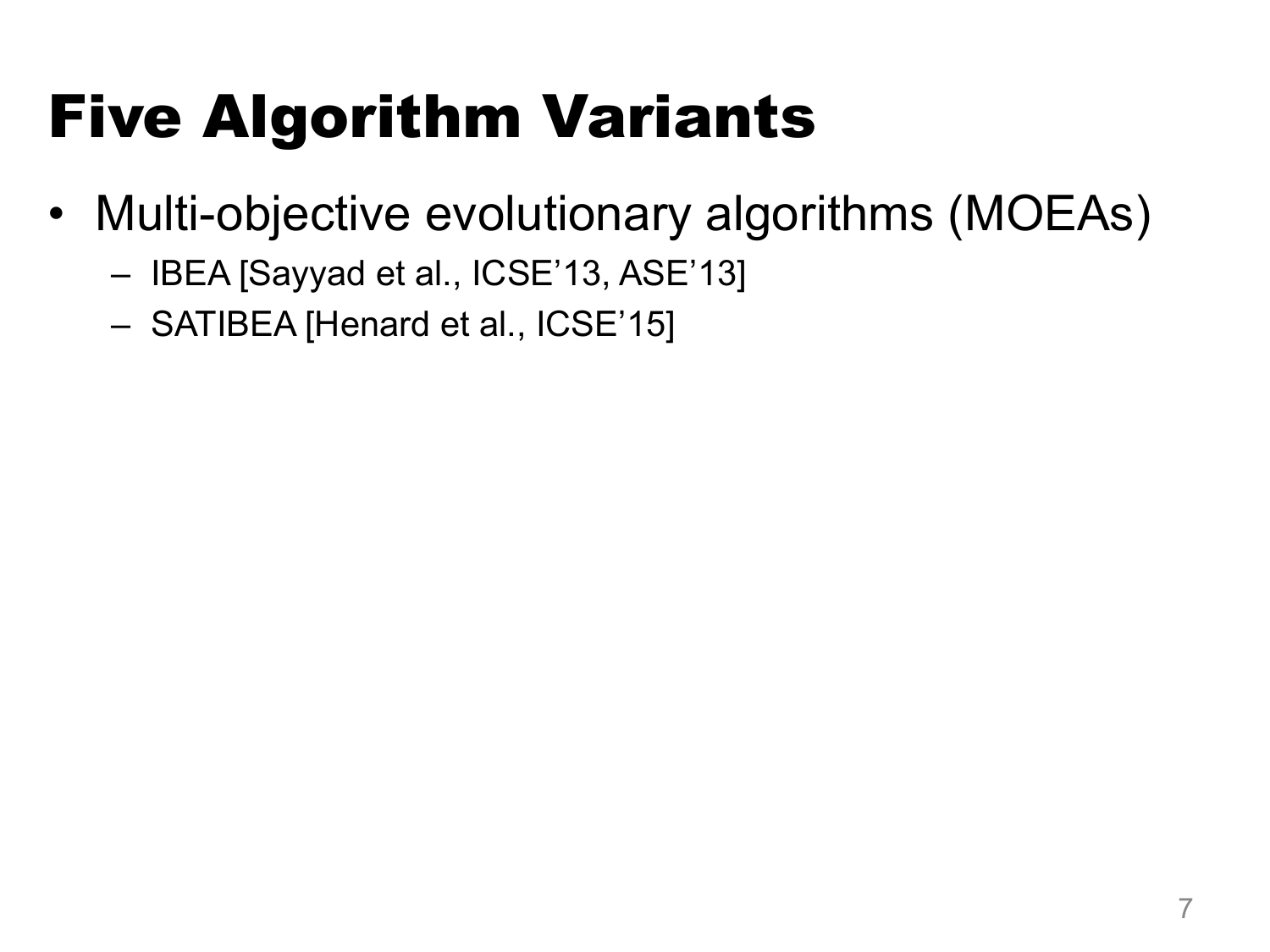# Five Algorithm Variants

- Multi-objective evolutionary algorithms (MOEAs)
	- IBEA [Sayyad et al., ICSE'13, ASE'13]
	- SATIBEA [Henard et al., ICSE'15]

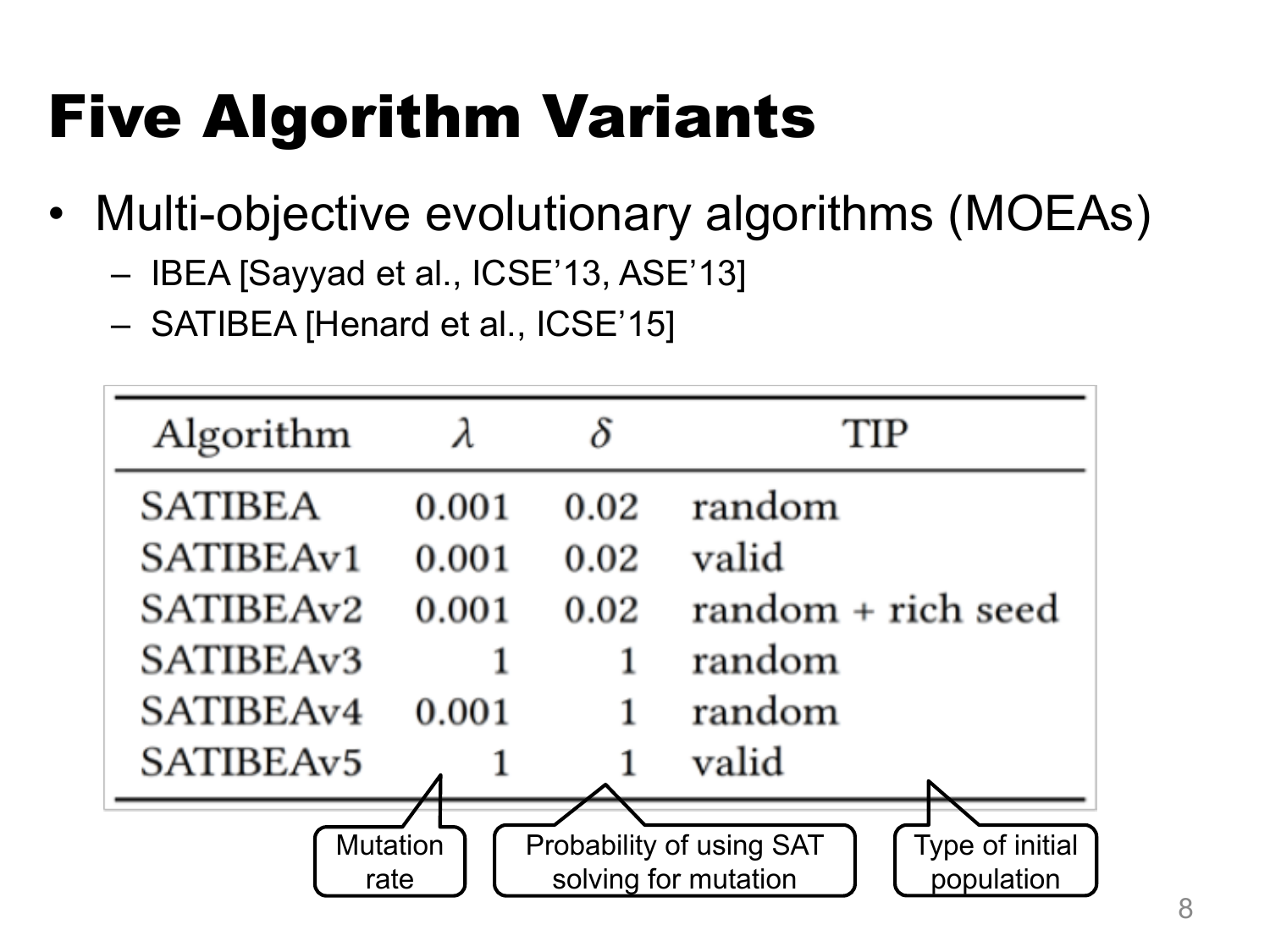# Five Algorithm Variants

Multi-objective evolutionary algorithms (MOEAs)

| Algorithm      |       |      | TIP                |
|----------------|-------|------|--------------------|
| <b>SATIBEA</b> | 0.001 | 0.02 | random             |
| SATIBEAv1      | 0.001 | 0.02 | valid              |
| SATIBEAv2      | 0.001 | 0.02 | random + rich seed |
| SATIBEAv3      | 1     | 1    | random             |
| SATIBEAv4      | 0.001 | 1    | random             |
| SATIBEAv5      |       | 1    | valid              |

Preserving validity **"all along the way"** by incorporating a subroutine that resolves **non-Boolean** constraints over integer or real-number variables together with arithmetic or relational operators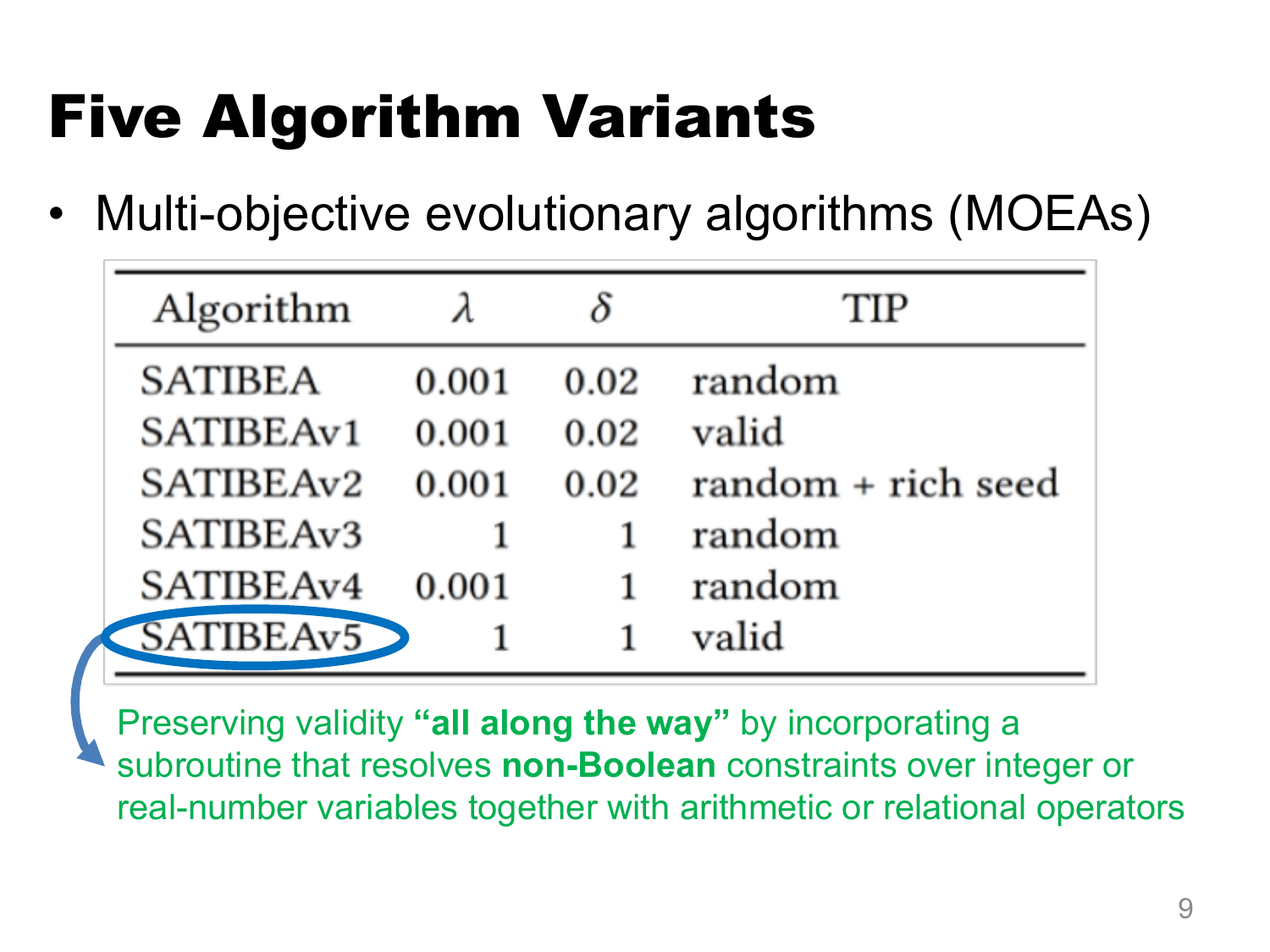## Seven Subjects

- Five largest SPLs hitherto reported in the literature
- Two SPLs with realistic values and constraints of attributes

| SPL                   | Version      | #Features | #CTC    | #Attr | Type of Attr Values | #Attr Constraints |  |  |
|-----------------------|--------------|-----------|---------|-------|---------------------|-------------------|--|--|
| <b>ECOS</b>           | 3.0          | 1,244     | 3,146   | 3     | synthetic           | N/A               |  |  |
| FREEBSD               | 8.0.0        | 1,396     | 62,183  | 3     | synthetic           | N/A               |  |  |
| FIASCO                | 2011081207   | 1,638     | 5,228   | 3     | synthetic           | N/A               |  |  |
| <b>UCLINUX</b>        | 20100825     | 1,850     | 2,468   | 3     | synthetic           | N/A               |  |  |
| LINUX                 | 2.6.28.6     | 6,888     | 343,944 | 3     | synthetic           | N/A               |  |  |
| DRUPAL                | 7.23         | 47        | 23      | 22    | realistic           | N/A               |  |  |
| AMAZONEC <sub>2</sub> | 12 June 2014 | 81        | 3,859   | 17    | realistic           | 17,049            |  |  |

[Henard et al., ICSE'15] [Sánchez et al., Software & Systems Modeling, 2017] [García-Galán et al., Future Generation Comp. Syst., 2016]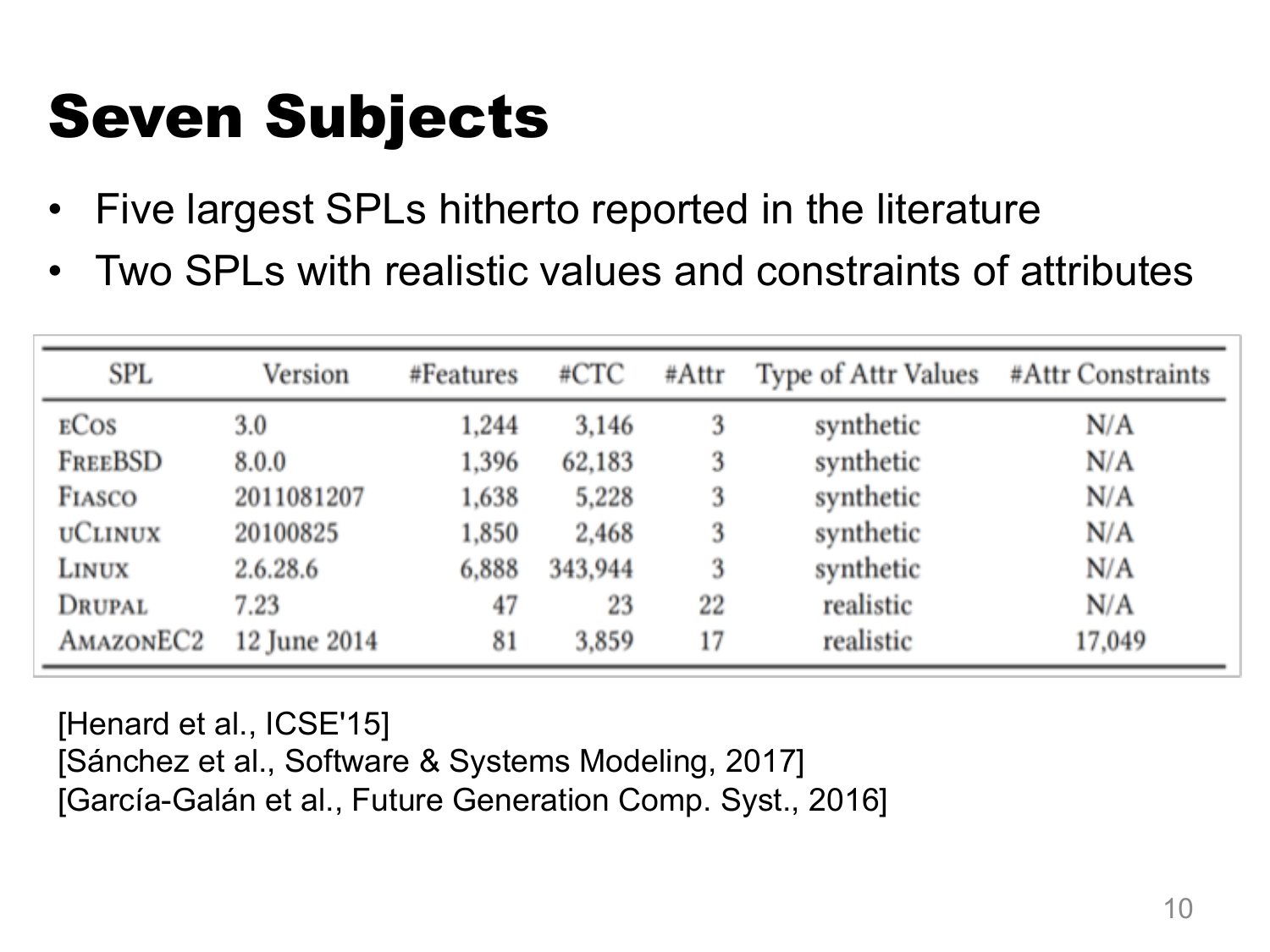# Potential Limitations – 1/3

• Ratios of invalid solutions in the final populations produced by state-of-the-art approaches

| <b>SPL</b>     | <b>IBEA</b> | <b>SATIBEA</b> |
|----------------|-------------|----------------|
| ECOS           | $0\%$       | 4.94%          |
| FREEBSD        | $2\%$       | 89.02%         |
| FIASCO         | $0\%$       | 63.86%         |
| <b>UCLINUX</b> | 69%         | 0.02%          |
| LINUX          | 100%        | 81.83%         |

IBEA [Sayyad et al., ICSE'13, ASE'13] SATIBEA [Henard et al., ICSE'15]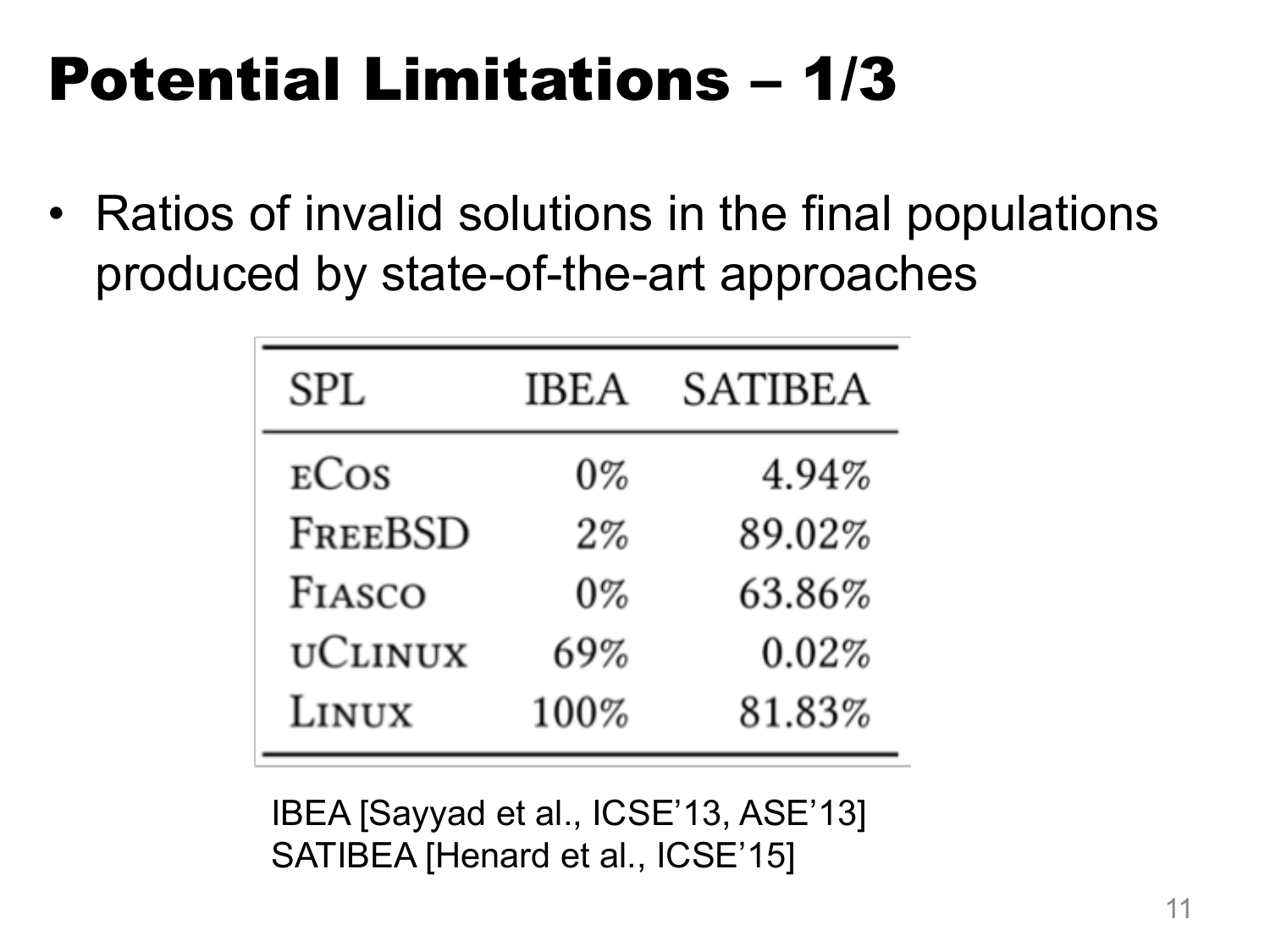# Potential Limitations – 2/3

### Performance evaluation depends mainly on the metrics calculated on the **population** produced



| 525.                   | Nietric      | SATINIA (set)      |              | SATIBEArt (vt) |                     | SATINIAC ICE        |             | wt/VS vd.     |          | will WS act        |       | ut VS už        |          |
|------------------------|--------------|--------------------|--------------|----------------|---------------------|---------------------|-------------|---------------|----------|--------------------|-------|-----------------|----------|
|                        |              | <b>Median</b>      | Massa        | Median         | Mean                | Median              | Messa       | p-value       | $A_{12}$ | p-caller           | Au    | p-value         | $A_{12}$ |
| <b>ECos</b>            | HV           | $2.8795e-1$        | 2.81726-1    | 2.8159e-1      | $2.8134 - 1$        | $2.8001 + 1$        | 2,81134-1   | 3.2958e-1     | 4.574    | $1.627$ Her- $2$   | 0.406 | 4.1284e-1       | 0.134    |
|                        |              | 6.74the-2          | 6.96.35p.2   | 7.117Ne-2      | 7.52574-2           | 7.14tle-2           | T1009&c (2) | 5.040 Earl Z  | 6.972    | 3 Million II       | 0.478 | S. Hitler-1     | 6.550    |
|                        | <b>Kill</b>  | $5.1043e-4$        | S.06s/6r-4   | 4,9895e-4      | 4,9895e-4           | SATYN-4             | 5.0576e-4   | 6.3535e-2     | 0.140    | 4.2545p-2          | 0.598 | $2.2257p-1$     | 0.400    |
|                        | ER           | $2.3067\text{e-}1$ | 2.479br E    | 2.6210e-1      | 2.5367 <sub>P</sub> | 2.2667e-1           | 2.412 km E  | 4.9525e-1     | 6.443    | RATOR- D           | 4.529 | $2.957$ for $1$ | 6.579    |
|                        | GS-          | A.7403a-1          | 8.92534-5    | 9.0626e-1      | 9.0405e-1           | 5.54561-2           | RACKe-1     | 3,2553p-1     | 0.426    | Woodhise-it        | 0.509 | 1.17956-1       | 8.620    |
|                        | PFS          | 148                | 147.76       | 168            | 188.47              | 147                 | 16R.6       | 8.822 lie-1   | 6.488    | Talfstard          | 6.477 | 9.7040e-1       | 6.497    |
| Fund85D                | HV           | 2.6281e-1          | 242He-1      | 2.8125e-1      |                     | 2.6490e-1 2.63me-1  | 24875e-1    | 6.2027a-4     | 6.363    | 1.70 dilect        | 4.347 | 1.981 far-2     | 0.683    |
|                        | $\mathbb{R}$ | 6.66756-2          | 4.8798e-2    | T.04Mar-2      |                     | TUNTING ARRESTS     | 4.8553e-2   | $2.8362e-1$   | 0.429    | Tal7ste-1          | 4.477 | 4,75234-1       | 4,518    |
|                        | <b>KiD</b>   | 4.5349e-4          | 4.12566-4    | 4.5719e-4      | 4.5446e-4           | 6.35756-4           | 4.40134-4   | 6.78Me-1      | 6.448    | 1.00Th-2           | 0.007 | 6.7866-2        | 6.638    |
|                        | ER           | 1.6839p-1          | 1.6883e-1    | 1.0863e-1      | 1.23274-1           | 1.5454c-1           | 1,9427410   | 5.7576e-5.    | 6.718    | 1.7845kr (f)       | 4.946 | 1,5039414       | 8,216    |
|                        | GS.          | 8.7730e-D          | 9.02266-1    | 8.9863e-1      | 9.1996e-1           | 9.94914-1           | 9.2889e-1   | $2.1702 - 1$  | 0.407    | 4.1986+2           | 6.348 | 4.82526-1       | 0.447    |
|                        | PFS          | 339                | 218.03       | 209            | 2014                | 229.5               | 218.9       | 4.4130e-1     | 6.558    | T. MMGlas D        | 6.479 | 2.930 No. 3     | 6,419    |
| <b>TIANCO</b>          | HV.          | 2.4490e-1          | 2-460 fe-5   | 2.4390a-1      | 2.441 Ke-1          | $2.42$ modus $-1$   | $2.4400a-1$ | 3.40294-1     | 6.572    | 2 ADMIAN E         | 0.546 | A.Testie-1      | 6.512    |
|                        | $\alpha$     | $1.0437a - 1$      | 1.050%-1     | 1.096.5e-1     | $1.3426e-1$         | 1.0346r-0           | 1.07KM-1    | 2.4425e-2     | 6.331    | 5.3025e-1          | 0.453 | TADMIN-Z        | 0.034    |
|                        | <b>KZD</b>   | 7.83ste-4          | T4470e-4     | 8.1368e-4      | 8.1795e-4           | TANISed             | 7.87mle-4   | 3.6439e-2     | 6.342    | 5.995/ard          | 6.453 | Tuesting        | 0.034    |
|                        | ER           | $2.5833a-1$        | 2:5670e-1    | $2.7100e-1$    | 2.7300e-1           | 2.6000e-0           | 27424-1     | 4.11796-1     | 0.438    | 5.79(Se-2)         | 0.458 | SAINTH-1        | 0.513    |
|                        | GS.          | 6.06374-1          | 6.1202e-1    | $4.2190e-1$    | $4.20\,\text{MeV}$  | $4.29878 - 1$       | 6.3603e-0   | $1.0057 - 1$  | 6.3%     | SAUN+2             | 4.152 | $1.0944n-1$     | 5.840    |
|                        | PPS.         | 115                | 139.67       | 11/2           | 111.95              | 113                 | 115.57      | 7.9306e-2     | 8455     | 5.982Tex 0         | 4.577 | $3.4685 - 1$    | 6.429    |
| <b><i>UCLINITY</i></b> | <b>IFK</b>   | 2.9389a-3          | 2:9925e-E    | 2.950Se-1      | 2.9425e-3           | 2:50 Alan 3         | 2:10 Mar 1  | 4,3099p-1     | 0.430    | 2.81294-2          | 0.666 | 147Me-3         | 6,757    |
|                        |              | 6.4749e-2          | 6.8043e-2    | 6.3492e-2      | 6.41774-2           | 6.2706e-2           | 6.22996-2   | R.2415e-1     | 6317     | $2.5$ and ke $3$   | 4.3%  | $2.7$ million-1 | 4, 582   |
|                        | 37.273       | SAUGHT-4           | 5.8903e-4    | 5.94(Se-4)     | 5.7362e-4           | 5.75Mar-4           | 5.7783e-4   | 9.7052p-1     | 0.497    | 9.82% and          | 1.416 | 9.875km E       | 4,542    |
|                        | ER           | 3.26674-1          | 3.2656e-0    | $1.1506e-1$    | $3.5778 - 1$        | 41,000064-1         | 4.01034-1   | 4.9146e-1     | 0.448    | AATOM-Z            | 0.362 | 2.47396-1       | 0.416    |
|                        | GS.          | 5. Kindle-1        | Scheme II    | 5.9202e-E      | S.KT25mll           | 5.9439e-1           | 5.97(de-)   | 8.4180c-1     | 0.516    | 6.300lic 0         | 6.853 | 5.813 Ke-3      | 6,449    |
|                        | PFS          | 106                | 107.53       | 100            | 1004.2              | 300                 | 106.57      | $5.00444 - 1$ | 0.470    | 4.36456-1          | 1.440 | 8.104 Se-T      | 0.483    |
| Louis                  | <b>ITV</b>   | 2.2424e-1          | 2.14934-1    | 2,2646-1       |                     | 2.2750e-3 2.2496e-3 | $2.2405e-1$ | 4.0138m-3     | 0.283    | T. Milleton-12     | 4.523 | 1.5kMe-2        | 0.682    |
|                        | $\mathbf{r}$ | 1.1076e-3          | 1.100% - 1   | 1.1252e-1      | $1.0000 \text{km}$  | 1.1935e-1           | 1.1502e-li  | 9.353 Ser 3   | 6.907    | <b>BACTING</b>     | 0.80  | 6.3852-1        | 6.443    |
|                        | KØ           | 3.5543e-4          | 3:3/0984-4   | 3.5583e-4      | 3.7342e-4           | 5.48734-4           | 3.5502e-4   | 5.41Ma-1      | 0.454    | Transport          | 4.526 | 4.91784-1       | 4.552    |
|                        | ER           | 2.4190e-0          | $2.44.09e-1$ | $1.70$ Mar-1   | $1.6372 - 1$        | $2.3743e-1$         | $2.4490e-1$ | $1.0274e-6$   | 0.948    | R.2MRe-1           | 4.927 | 3.400 km 4.     | 6.111    |
|                        | GS.          | 9.4074 - 0         | 9.56134-0    | 9.9512p-1      | 9.8042p-1           | 9.52 (6x-1)         | 9:4783p-E   | 4.30 Mar 1    | 6.439    | A member of        | 6.546 | 2.817 No. 3     | 4,581    |
|                        | PFS.         | 290                | 290.03       | 289            | 283.2               | 289.6               | 288.73      | $1.3305 - 1$  | BAIS     | $2.4000\text{keV}$ | 4.347 | 4.39674-1       | 0.444    |

 $\triangleright$  Including invalid solutions  $\triangleright$  Excluding invalid solutions



| 52%             | Metric         |                    | SATISEA MIL           |                                       | SATIBEA/10/10 SATIBEA/c2/v20 v0/V5/v1 |                            |              |               |       | with VS with     |       | vi Vš.v2                       |       |
|-----------------|----------------|--------------------|-----------------------|---------------------------------------|---------------------------------------|----------------------------|--------------|---------------|-------|------------------|-------|--------------------------------|-------|
|                 |                | Median             | Miran.                | Median                                | Mean                                  | Median                     | Maun         | p value       | Au    | pyalue           | Au    | p-value                        | Au    |
| of Cost         | w              | $2.9004 - 1$       | $2.99925 - 1$         |                                       | 27885e-1 27939e-1 27974e-1            |                            | 2.7955e-t    | Totalie-2     | 0.437 | 1.57324-3        | 0.412 | 5.99pla-1                      | 0.460 |
|                 | $\mathbb{R}$   | 6.7406e12          | 6.Miller-2            | T.IXTNev.2                            | 7.32264-2                             | 7.08754-2                  | T1809a-2     | 8. ARTS No. 2 | 0.370 | 3: Hitchian 1    | 0.436 | & No Mar-1                     | 6/552 |
|                 | KD             | 3.73994.4          | $37300 - 4$           | $3.6892 + 4$                          | 3.7365c-4 3.7972c-4                   |                            | 3.76674-4    | 9.46764-3     | 0.496 | 3.7904e-3        | 0.433 | 4.5530e-3                      | 6.443 |
|                 | E              | $2.306$ for $1$    | $2.9822 - 1$          |                                       | 2,9822-1 2,9327-1 2,3355-1            |                            | 2.420 le-1   | 4.733le-1     | 0.446 | T.2836e-1        | 6.327 | $2.8046e-1$                    | 6.382 |
|                 | 68             | 5.340k-2           | ILDARN-T              |                                       | 8.1309a-1 8.2515a-1                   | 5,00634-1                  | 8.0513p-1    | T Service-1   | 0.476 | 4.4643x-3        | 0.358 | 2.5mmla-1                      | 0.586 |
|                 | PFS.           | $-$                | 188.2                 | 152.5                                 | 158.75                                | 158                        | 160.23       | 3.1403e-1     | 0.176 | T/MH2+1          | 0.129 | $4.2114 - 1$                   | 6.463 |
| Familli@        | <b>SEC</b>     | T-BUSTe-2          |                       | AIGIN-2 933Me-2 ASSOc2 SAMPle2 AMON-2 |                                       |                            |              | 8.1875e-1     | 0.482 | 9:NEIG-1         | 6.301 | TAUTHI                         | 6.529 |
|                 | $\alpha$       | 3.5257a-1          | 3.5548e-3             |                                       | 3.6448c-1 3.4277c-1 3.5300c-1         |                            | 3.5494e-0    | 8.3025e-3     | 0.483 | T.6446e-3        | 6.521 | 5. <i>IFF30x</i> -1            | 0.546 |
|                 | SC25           | $2.7$ m/s $\pm$    | RATED-1               |                                       | 9.2705p-S AA250p-S                    | 7.0050e-S                  | 8.9212a-3    | T.1709e-1     | 6.472 | 5.01/14e-1       | 0.351 | 3.4629e-1                      | 6.572 |
|                 | ER.            | 3.85mlp-1          | 3.7635e-1             |                                       | 1,9798c-1 3,0008c-1 4,5238c-1         |                            | 4.2923e-1    | 2:96034-3     | 0.579 | 4.1176e-1        | 0.438 | 8.3133e-2                      | 0.369 |
|                 | $\circ$        | 1.41Mar-8          | 1.12996-6             |                                       | 1.9418-0 1.1106-0 1.2429-0            |                            | 1.22Ma-8     | T.9585e-1     | 0.480 | T.R783a-2        | 6.368 | 9.6263e-2                      | 6.374 |
|                 | PFS.           | 15                 | 146.70                | 95                                    | ELT?                                  | 11.5                       | 15.67        | 5.0573a-2     | 0.647 | 9:00 (Se-)       | 0.428 | 8.8217e-1                      | 0.488 |
| <b>Палаго</b>   | $10\%$         | 2.55456-2          | $2.56(19a-1)$         | $2.5244 + 1$                          | $2.5388e-1$                           | 2.5268e-1                  | 2.52XM-0     | 2.64X5e-3     | 0.584 | 2.068 Se-2       | 8.674 | 1.0235e-1                      | 6.425 |
|                 | $\overline{a}$ | $2.69022e-2$       | $1.0096a - 1$         | $1.19922 + 1$                         | $1.2373e-1$                           | $1.1218e-1$                | 1.1897a-1    | 1.30 Pla-3    | 8,290 | 1.5353e-1        | 6,392 | 1.5783e-1                      | 6.607 |
|                 | <b>KZ</b>      | $1.9500a-3.$       | 1,90824-3             | 2.0030a-5                             | $2.0658\mu$ -3                        | 1,98834-3                  | 1,990 kp-3   | 1.5635e-2     | 0.316 | 5.6323m-3        | 0.470 | 5. Initia-2                    | 0.646 |
|                 | $\mathbb{R}$   | <b>SATISFIELD</b>  | $2.8984e-1$           | $3.1218e-1$                           | 3.1384e-1                             | 3.45 (Che-1)               | 3.45254-1    | 4.00Y(3e-1)   | 0.437 | 2.1989a-2        | 6.327 | $1.0003\text{e}$ <sup>-1</sup> | 0.399 |
|                 | GS.            |                    | Traillin 4 Transfer-1 | 7.2695m E                             |                                       | 7.1362c1 4.7259c1 4.8723c1 |              | T:06/(Ta-1)   | 0.471 | $5.996$ fig. $1$ | 0.340 | 1.6238e-1                      | 0.006 |
|                 | PF6            | --                 | 29.43                 | 12                                    | 31.7                                  | 33                         | 31.77        | 1.9908e-2     | 0.676 | $1.6666e-2$      | 0.679 | T.1706e-1                      | 6.126 |
| <b>UCLINITY</b> | SEC.           | $2$ 97,000 to $-1$ | $29021e-1$            |                                       | 2/09/0-1 2/428-1 2/800-1              |                            | 2.910 No. 1  | 4.20/Ple-1    | 0.439 | 2,8129e-2        | 0.666 | 1.6798e-3                      | 8.737 |
|                 | $\overline{a}$ | 6.47494-2          |                       | 6840x2 6340x2 64f7v2 6206x2           |                                       |                            | 4.2299a-2    | A Distributed | 0.517 | $2.5445e-1$      | 0.386 | 2.7mlfe-1                      | 6,582 |
|                 | <b>KZ</b>      | S.SUED-4           | SAD45m-4              |                                       | S2N2H4 S433NH4 S46NAH4                |                            | 1.4873e-4    | 9.5873e-3     | 0.504 | 9.2344e-3        | 0.308 | 9.8231e-1                      | 6,902 |
|                 | $\mathbb{R}$   | 5.2m/le-2          | 3.265 km-1            |                                       | 3.5300e-1 3.577Ne-1 4.0000e-1         |                            | 4.0523e-1    | 4.91min-3     | 0.448 | 6.67234-2        | 0.362 | 2.6739p-1                      | 0.436 |
|                 | GS.            | $1.394\% + 1.$     |                       | 1429e-1 1409e-1 1367e-1 1460e-1       |                                       |                            | $1.44/85e-1$ | 9.3509e-3     | 6.907 | $1.4433 - 1$     | 6.457 | $1.4913a-1$                    | 6.454 |
|                 | PFS.           | 10th               | 107.3.                | 107                                   | 148.2                                 | 199                        | 108.37       | 5.79 (Se-)    | 0.457 | 4.2783e-1        | 0.480 | 8.3343e-1                      | 6.484 |
| Lowes           | $10\%$         | 1.6479c-E          | 1,6597a-2             | $1.6428 - 1$                          | 1.6473e-1                             | 1,94794-1                  | 1.42Me-1     | 4.9178e-3     | 0.552 | T.2446e-2        | 0.436 | 5.790 day-1                    | 6/567 |
|                 | $\mathbb{R}$   | 1,210-64-11        | $1.17$ Mar-1          | $1.1987 + 1$                          | $1.1781e-1$                           | 1.3140e-1                  | 1.2393e-0    | 8.7mile-3     | 0.112 | $1.44875e-1$     | 6.706 | $2.2823e-1$                    | 0.409 |
|                 | $\overline{3}$ | 4.7566-4           | 4775244               | 4.78854-4                             |                                       | 5.1449p-4 4.7619p-4        | 4.851/4r-4   | 2.7673a-3     | 0.417 | 6.84324-3        | 0.403 | 4.5764p-3                      | 0.359 |
|                 | 13             | 3.0405e-D          | $1.0641 + 1$          | $2.5852 - 1$                          | 2.5996e-1                             | 2.91326-1                  | 2.8193e-1    | 6.51566-3     | 0.305 | 1.1874 - 1       | 0.418 | 1,6911e-1                      | 0.3%  |
|                 | GS.            | 5.BATRA D          | <b>SAZETA-1</b>       | 1.81Mic-8                             |                                       | 1.4558e-0 9.9472e-1        | 9:745(le-1)  | 9.55414-2     | 0.375 | SANIJe-1         | 6.569 | 2.3045e-2                      | 8.671 |
|                 | prs.           | $-5$               | 49.73                 | $\leftarrow$                          | 49.05                                 | $\frac{1}{2}$              | 48.73        | 4.0217a-1     | 0.545 | 9.05(da-1)       | 0.300 | 5.7XMe-1                       | 6.457 |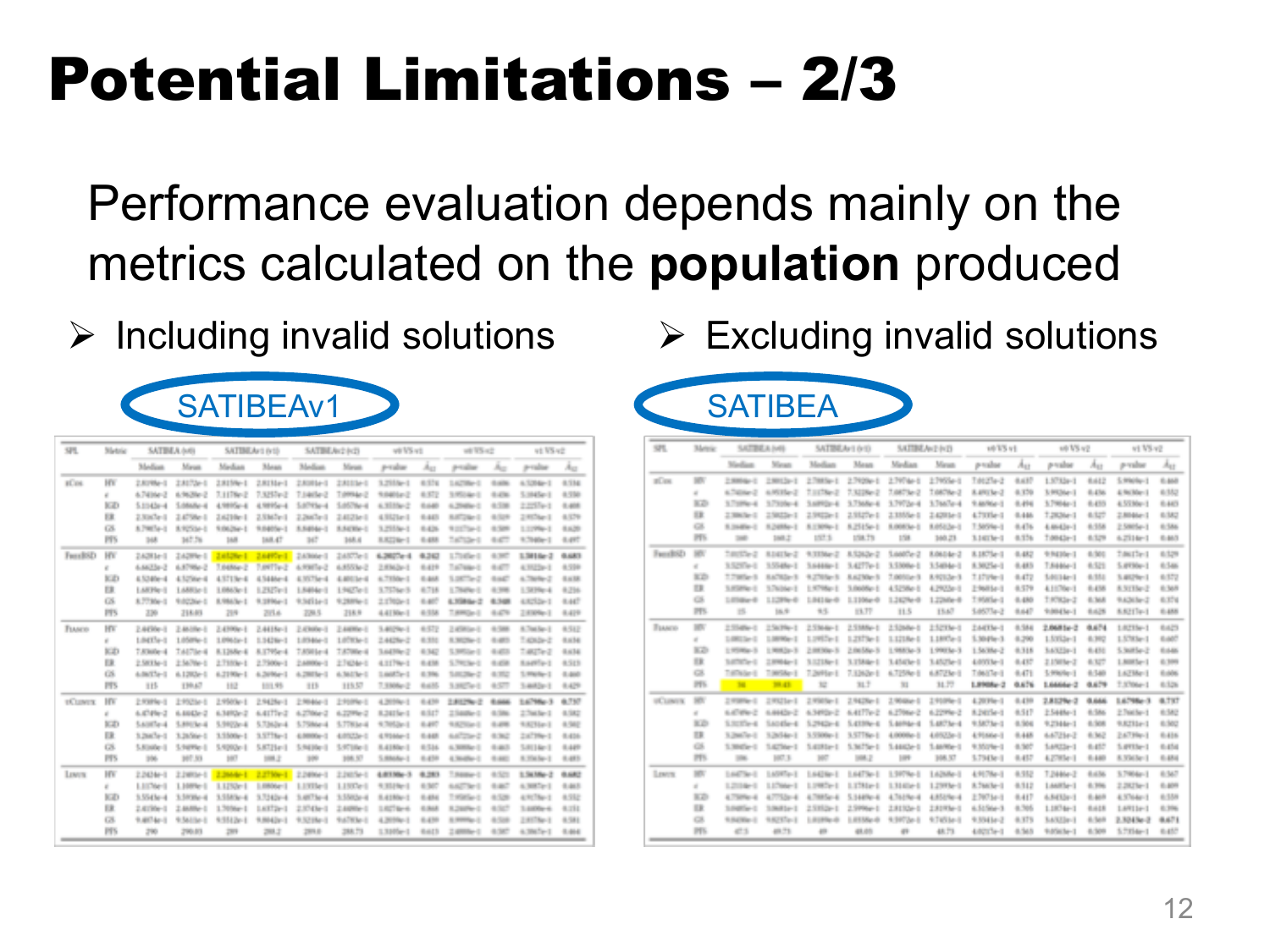# Potential Limitations – 3/3

#### **Amazon Elastic Compute Cloud (EC2)**

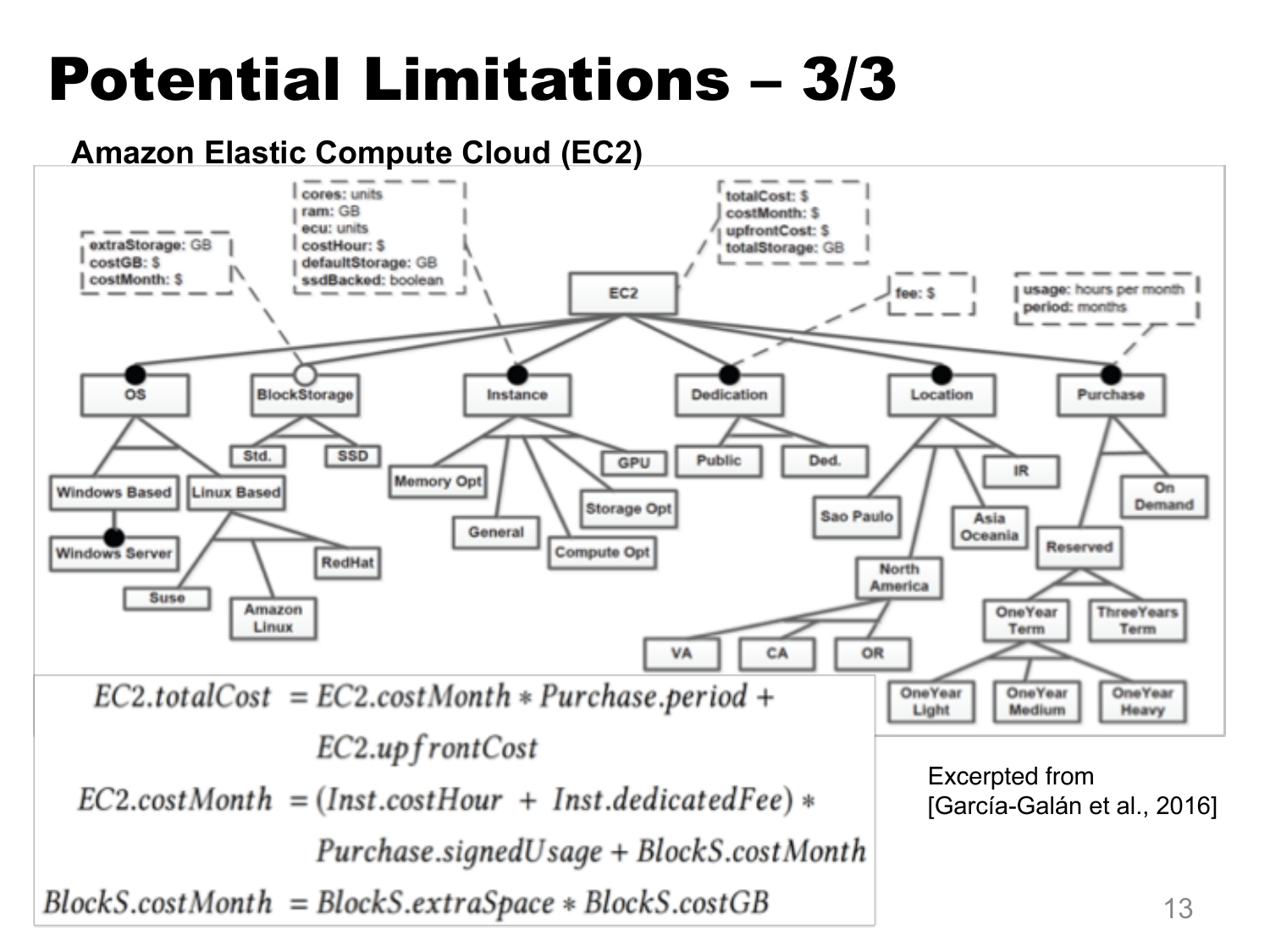# Empirical Guidance – 1/5

*How to choose the population for performance evaluation?*

- Inconsistent results when including and excluding invalid solutions in the population
- Invalid solutions are unbuildable and thus useless in practice

### Considering only valid solutions, *at least*, in the final population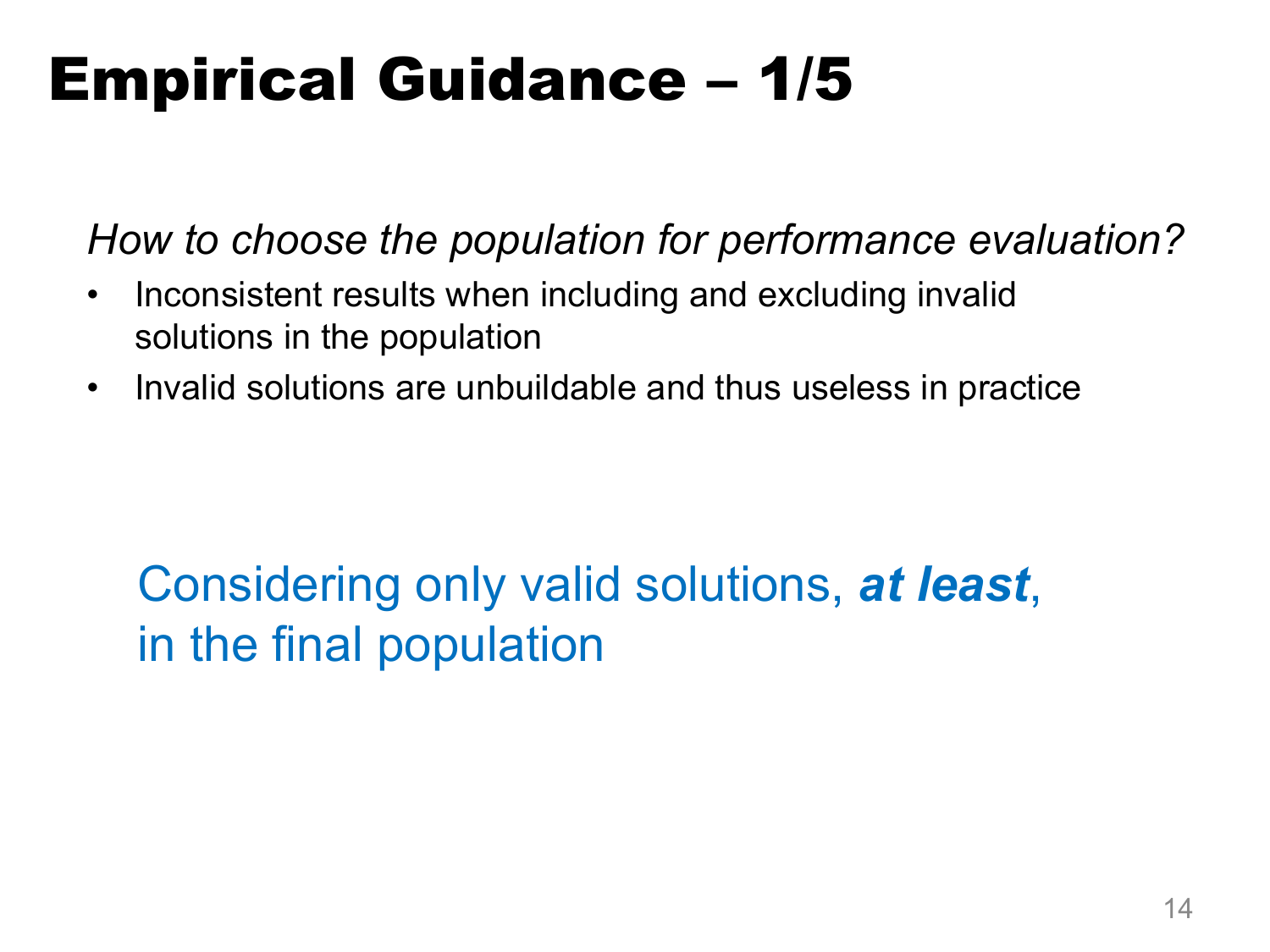### Empirical Guidance – 2/5

*Should we keep valid solutions in the initial population?*

- Empirical results cannot statistically distinguish three algorithms adopting different initial populations in terms of any quality metric
- SATIBEA is the least and the easiest to build

### Using random strategy to generate the initial population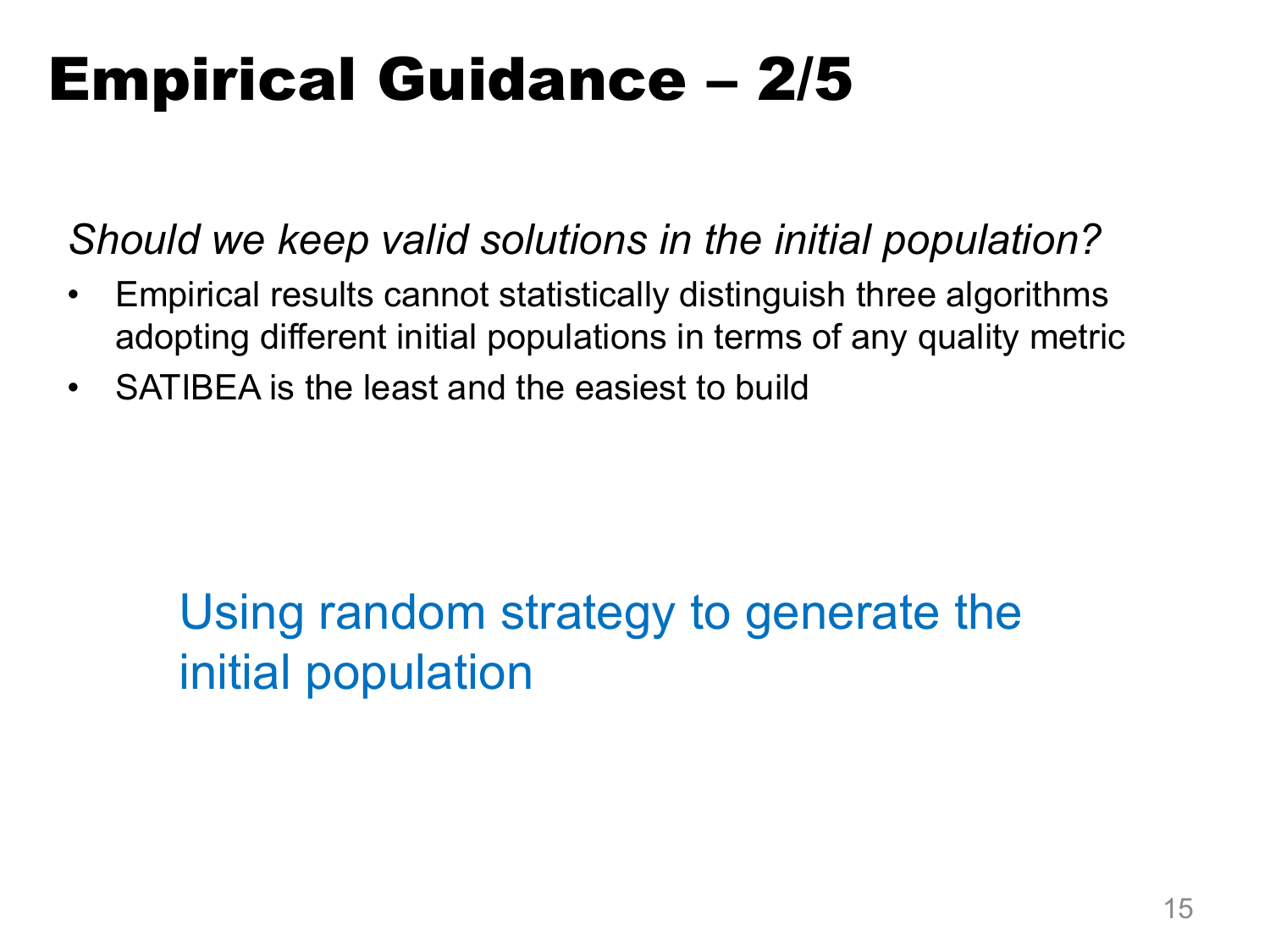### Empirical Guidance – 3/5

*Should we fix invalid solutions after mutation?*

• Experimental results on six subjects demonstrate the superiority of SATIBEA among three algorithms adopting different mutation operators.

Adopting a lower mutation rate (0.001) and a lower probability (0.02) to fix a solution to be valid after mutation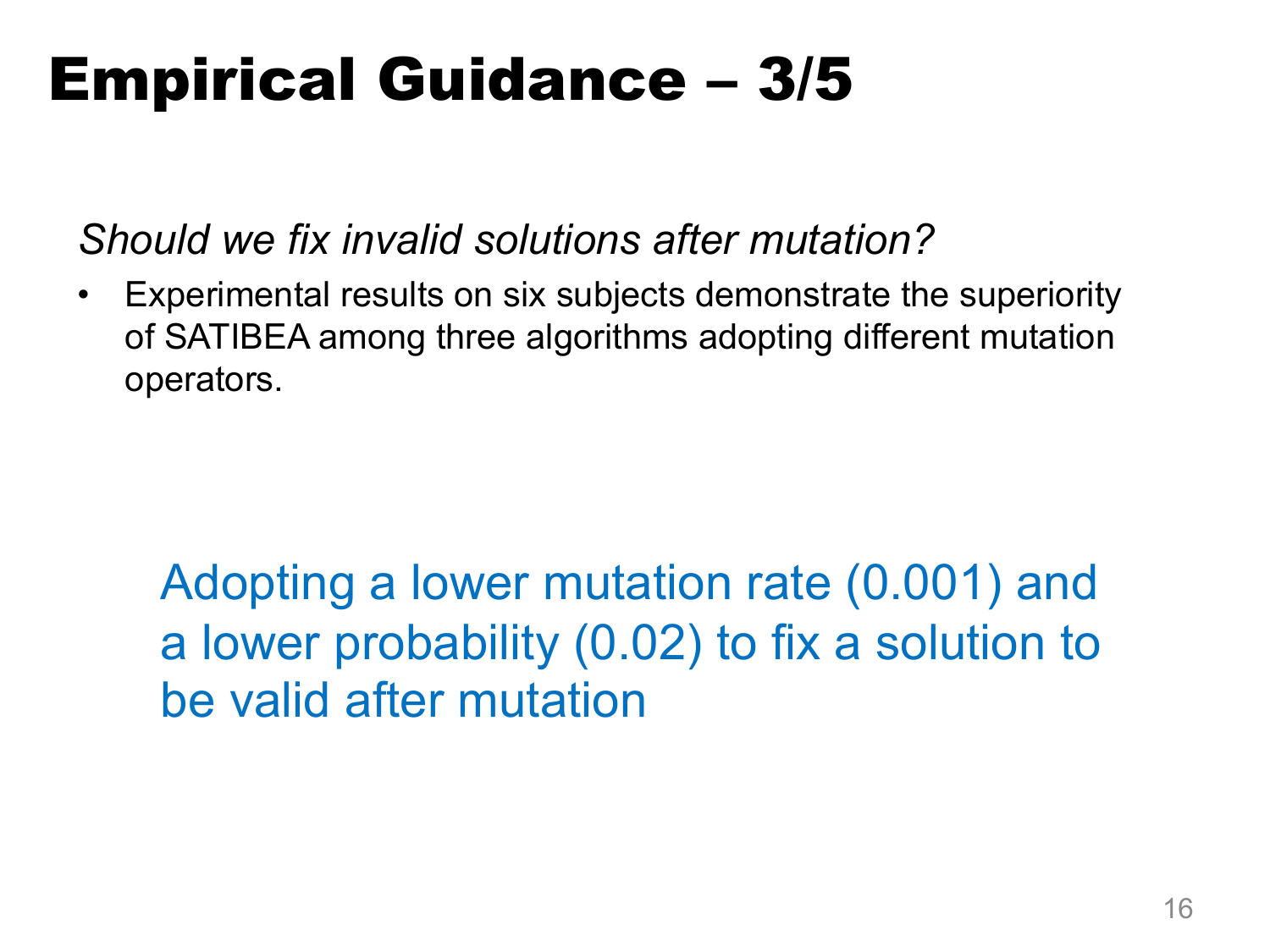### Empirical Guidance – 4/5

*Should we preserve valid solutions all along the way?*

- Valid solutions must be preserved all along the way for AmazonEC2
- For the other subjects without attribute constraints, SATIBEA works better for 4 out of 6 subjects.

Preserving valid solutions all along the way might not always be necessary.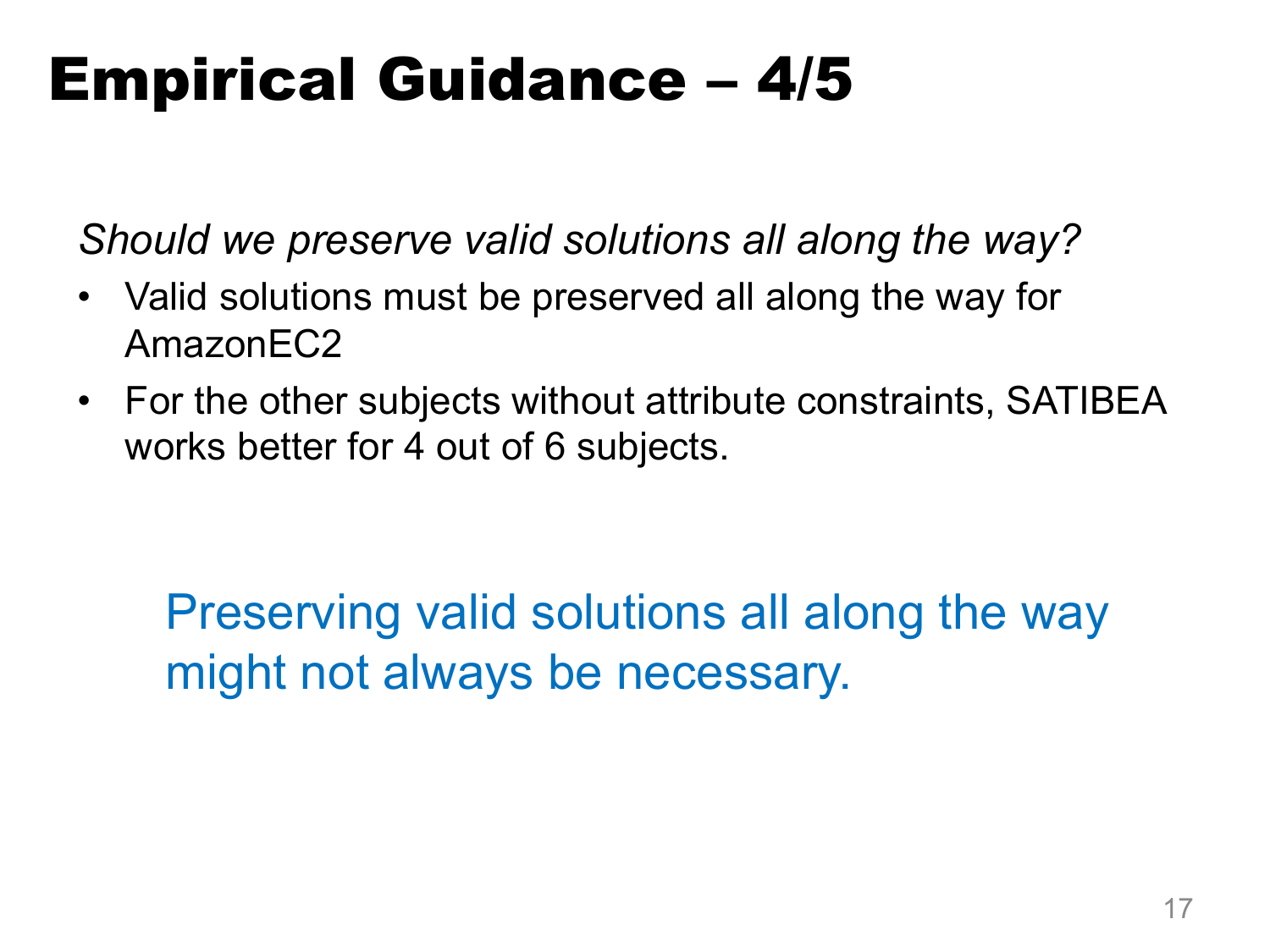### Empirical Guidance – 5/5

*Should we preserve invalid solutions during the search?*

Whether or not to preserve invalid solutions deserves **more attention** in SBSE, and in some cases, we have to preserve valid solutions all along the way during the search.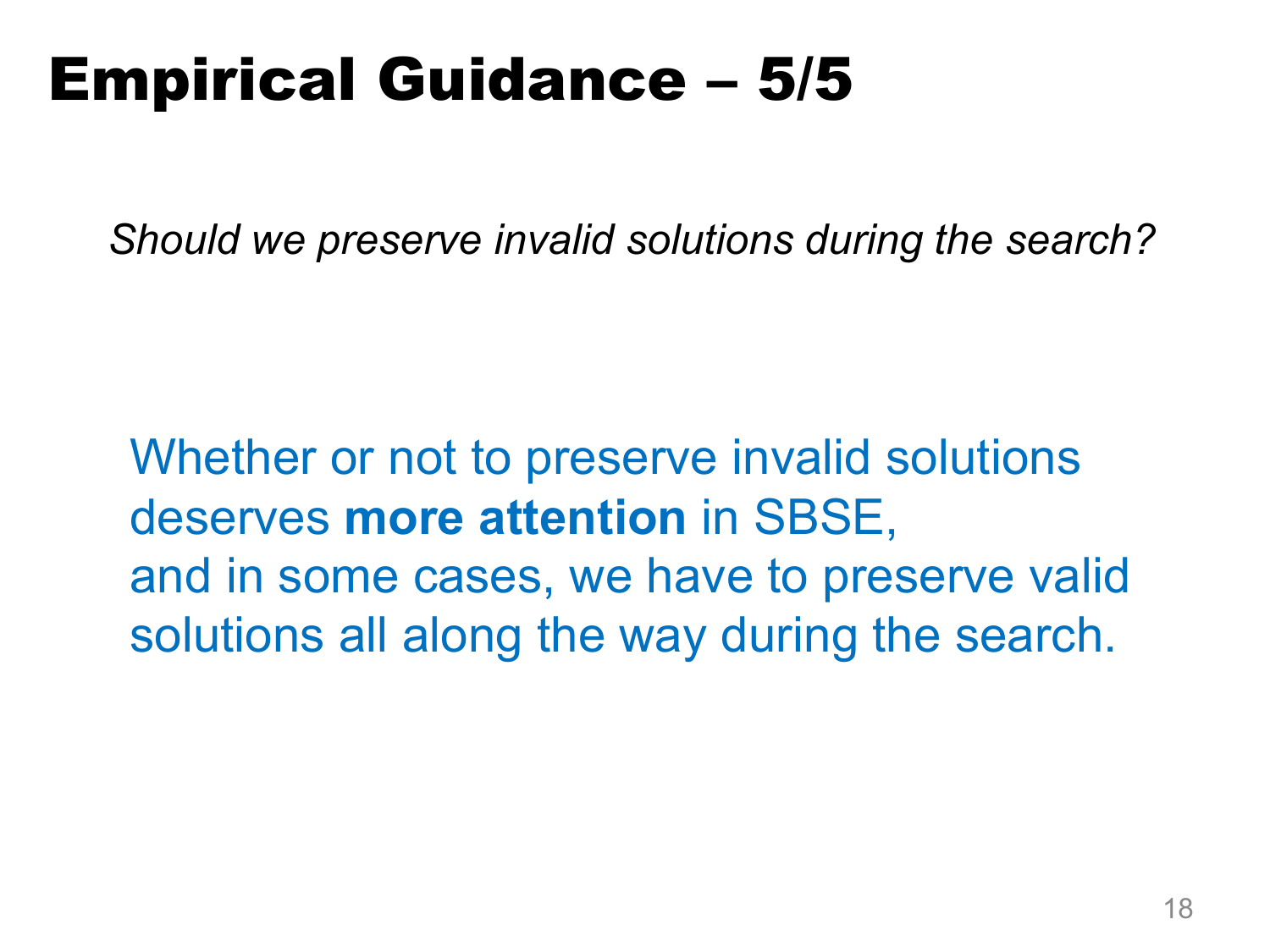### Conclusion

- **Open question**: *Should we preserve invalid solutions during the search?*
- Three **potential limitations** of preserving invalid solutions
	- No guarantee to produce valid solutions
	- Evaluation results might be misleading
	- Complex attribute constraints break the fitness calculation based on simple aggregation
- **Empirical guidance** on how to preserve valid solutions
	- Considering only valid solutions, at least, in the final population for evaluation
	- Using random strategy to generate the initial population
	- Adopting a lower mutation rate and a lower probability to fix a solution to be valid
	- Preserving valid solutions all along the way might not always be necessary
- **Take-home message**: *Whether or not to preserve invalid solutions deserves more attention in SBSE, and in some cases, we have to preserve valid solutions all along the way during the search.*
- See paper for:
	- Detailed experimental setup and results
	- Threats to validity & Future work